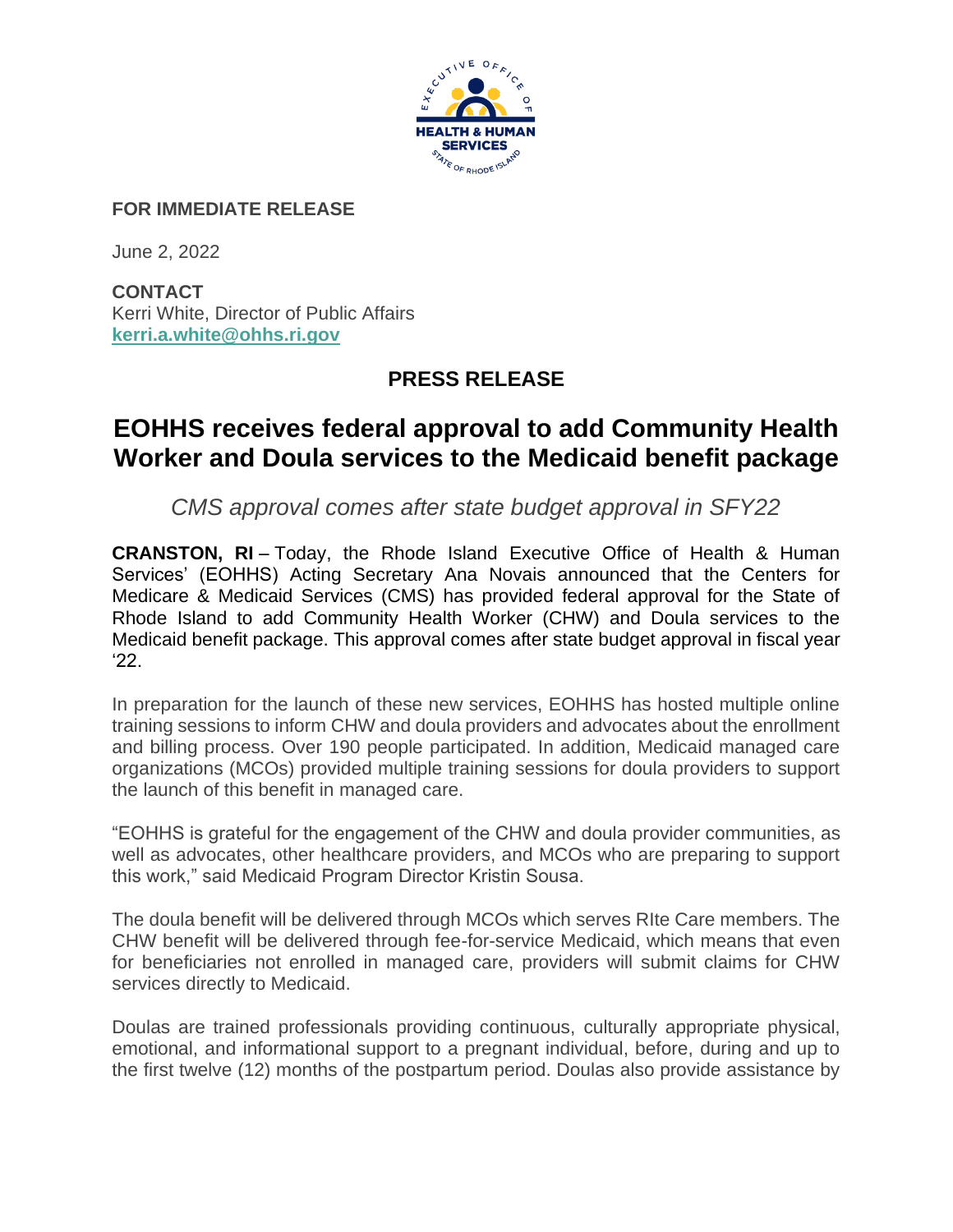referring childbearing individuals to community-based organizations and certified and licensed perinatal professionals in multiple disciplines. Doula services include:

- Services to support pregnant individuals, improve birth outcomes, and support new mothers and families with culturally specific antepartum, intrapartum, and postpartum services, referrals and advocacy
- Advocating for and supporting physiological birth, breastfeeding, and parenting for their client
- Supporting the pregnancy, labor, and birth by providing emotional and physical support with traditional comfort measures and educational materials, as well as assistance during the transition to parenthood in the initial postpartum period
- Empowering pregnant people and new mothers with evidence-based information to choose best practices for birth, breastfeeding, and infant care
- Providing support to the laboring client until the birth of the baby
- Referring clients to their health care provider for medical advice for care outside of the scope of doula scope of practice; and
- Working as a member of the client's multidisciplinary team and offering evidencebased information on infant feeding, emotional and physical recovery from childbirth, and other issues related to the postpartum period.

"Increasing access to doula services is expected to have positive effects on maternal health, and birth outcomes, and in particular improve health equity," said EOHHS Acting Secretary Ana Novais. "We are grateful to Governor McKee and the General Assembly – particularly Speaker Shekarchi, Senate President Ruggerio, doula legislation sponsors Representative Ranglin-Vassell and Senator Quezada, Representatives Cassar, Diaz, Barros, and Senators Acosta and Cano – for their support of this legislation."

In Rhode Island, the rate of severe maternal morbidity among non-Hispanic Black women is 306 per 10,000, compared to a rate of 179.4 per 10,000 for non-Hispanic White women. Nationally, Black women are 3 to 4 times as likely as White women to die from pregnancyrelated causes (40 deaths per 100,000 compared to 12.4 deaths per 100,000).

Medicaid coverage for doula services is on the rise nationally: Florida, Minnesota, Maryland, New Jersey, and Oregon offer doula coverage and California, Illinois, Indiana, Washington, Nevada, and Virginia are working to add doula coverage in their states.

Community Health Workers, or CHWs, are frontline public health professionals who often have similar cultural beliefs, chronic health conditions, disability, or life experiences as other people in the same community. CHW services include:

- Health promotion and coaching, including assessment and screening for healthrelated social needs, setting goals and creating an action plan, and providing information
- Health education and training for groups
- Health system navigation and resource coordination services, including helping to engage, re-engage, or ensure patient-led follow-up in primary care, routine